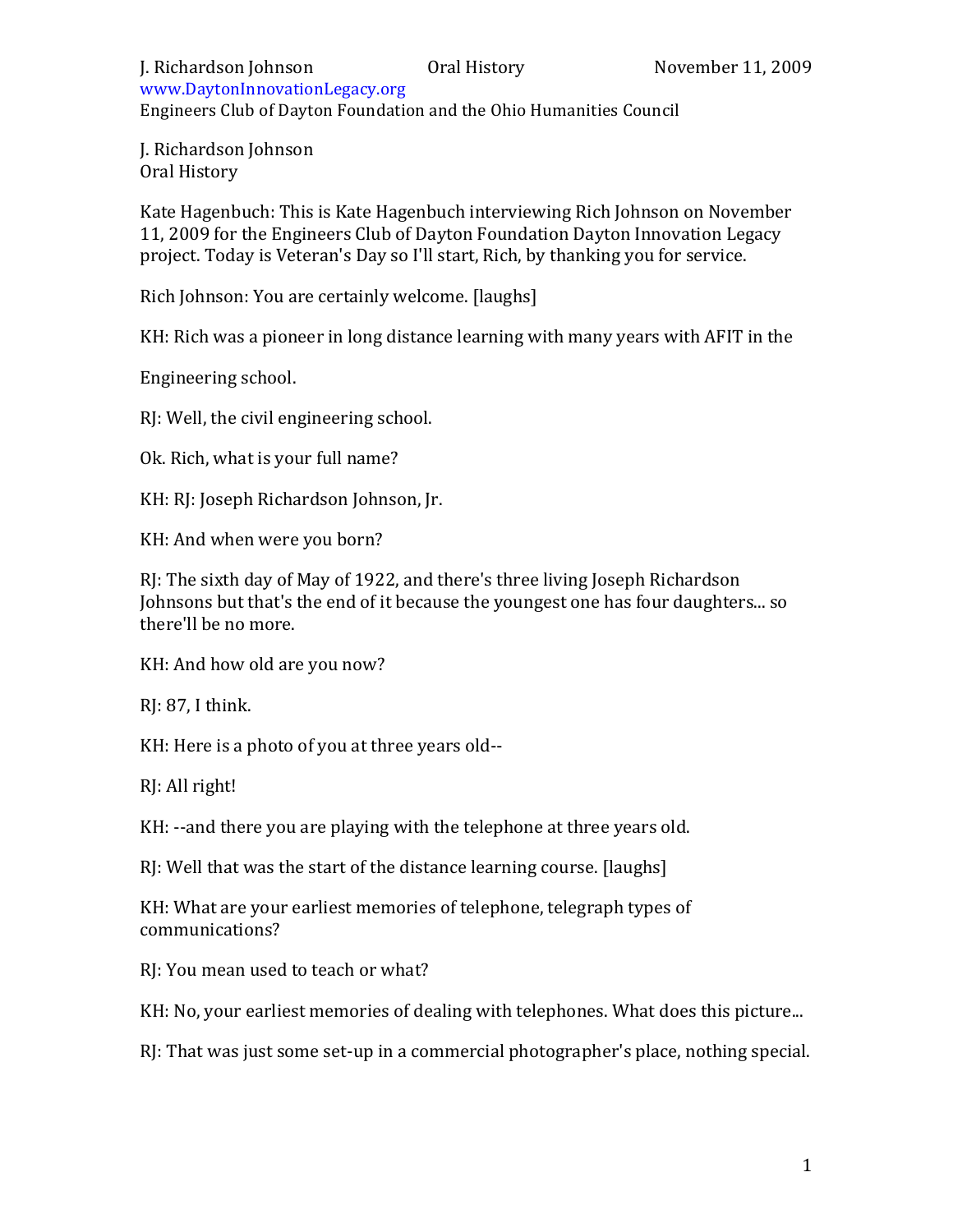Engineers Club of Dayton Foundation and the Ohio Humanities Council

KH: Ok. Do you have any particular childhood memories of telephone, telegraph, anything like that?

RI: No, just that it was a little more cumbersome device than it is now.

KH: Well, let's go on then. You studies geology at Miami University, then you became a Navy Meteorologist. How did you become a teacher?

RI: Well, I wasn't for a long time but then when I got with the insurance company in Columbus, Nationwide, it was Farm Bureau at the time, when I got with them a number of years went by and I was just working my way up like any other man in a gray flannel suit. One day a neighbor came to the door and said that their head was looking for somebody else in training. And so I went over to apply to Ed because he is a wonderful person and sadly he had already filled the position. Then he said, but I think I can work one more person in. And he did. And so the three of us were in training and placement of 600 managers in the company and I was on the training side and another man named Wally Buya was on the placement side of the thing. And then there was a management appraisal system and I was on that side of that one. And it was an annual appraisal. Then we traveled out to the various, I think, thirteen regional offices, going on down to Carolina and up to New Haven, Connecticut. The area in between, we tried to space offices so there was no more than one day's mailing time from one office to the next. So that spread us over the eastern part of the United States.

KH: So, were you taking the classes to the other towns, how did that work?

RJ: Oh, definitely, yeah. Well first we had to define our body of knowledge and we got that down to twenty-some areas that we wanted to deal with--planning, controlling, setting objectives and knowledge of the customer that in our trade was called organized society, things that society does that bounce any organization around. Once we had that then I hired a professor from Ohio State to develop booklets about so thick [indicated  $1/4$  inch] on each of the things, and so we had a correspondence thing that could go back and forth. And then we went out to the various places and held two-day seminars, and then we went out and held other things as this information cascaded through the organization. So we had our subject matter, and we had it in mailable form, we had it in small group form, we had in where you're talking to a couple of hundred people, in different forms. So once we had that package and they had the three of us going we started to develop a reputation and people would come and visit and so on, we had kind of a model setup that worked.

KH: Why do you think the company wanted to set this up? What was their--what was the advantage for them?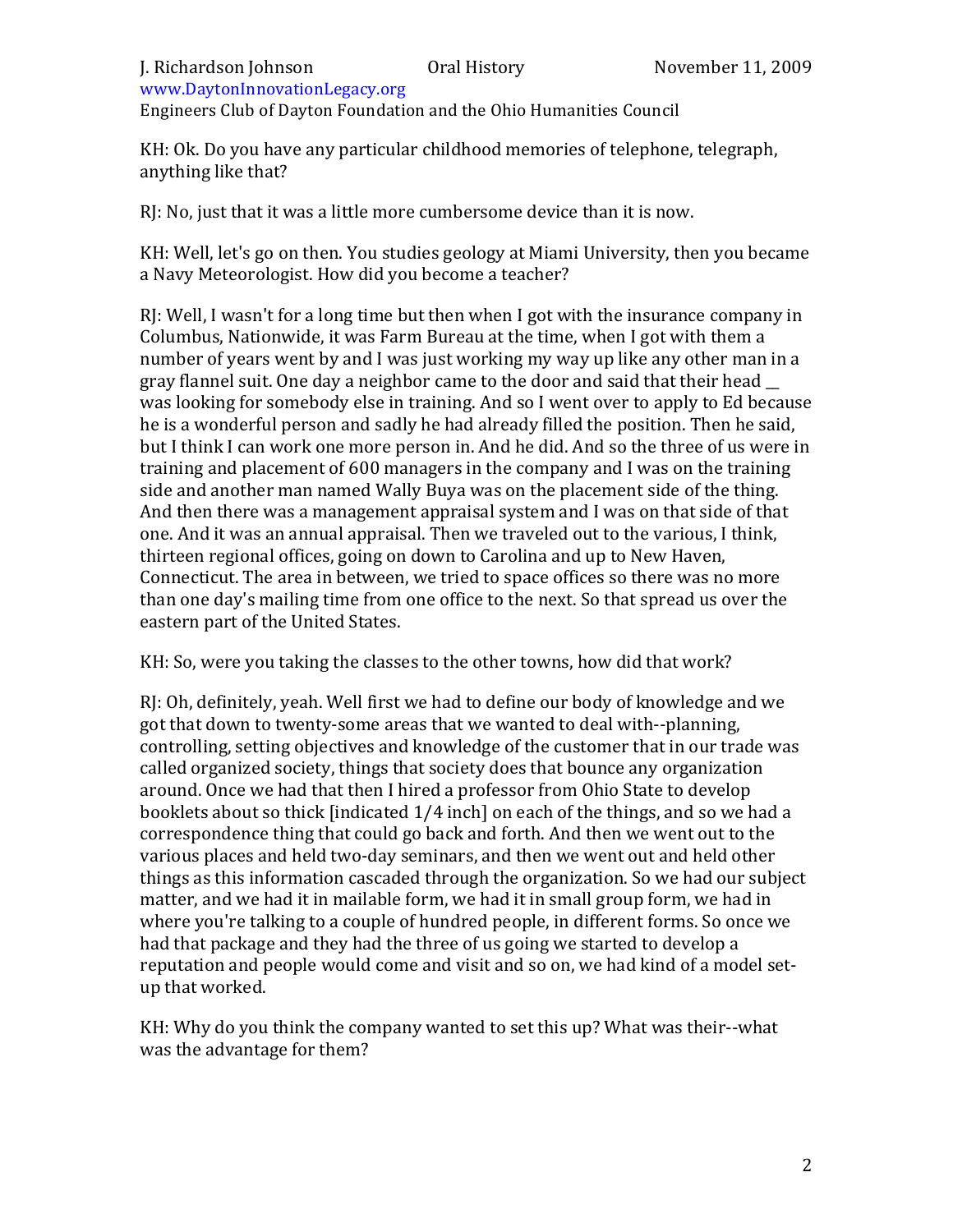### J. Richardson Johnson Oral History November 11, 2009 www.DaytonInnovationLegacy.org#

Engineers Club of Dayton Foundation and the Ohio Humanities Council

 $R$ : Like any company they had the hope of profiting by it. And then it was kind of a fad. There had been training forever in organizations and then this so-called management development was said to be a new idea. They liked to be in on fad things like anybody else. And they were getting rather decent results with it. It was a whole little system of three secretaries and three men and they got a lot of mileage out of it.

KH: Ok. So what took you from there to AFIT?

RI: [chuckles] Doggone, I'm trying to think why did I come to Dayton?

KH: Were you recruited?

RJ: Oh, heavily, oh my goodness yes. Yes, that was why it was. Ohio State had a contract to deliver ten pounds of education down to Wright-Patterson. So they needed somebody--they had a guy and he hated students, and that wasn't one of the qualifications, and so he was caused to leave and then I took his place. And then it went on from there.

KH: So I guess you didn't hate students.

RJ: Oh, no, they didn't hate me and I didn't hate them. In fact we had a huge time together, and a lot of times when we moved to the same area where the Air Force Museum and all is, at lunch some of the students would go with me and we'd hunt for fossils on our lunch hour. If you're a westerner, you'd come to Dayton and you'd have all sort of fire-created rocks, which are rare around here, which is a limestone base. Then when you're in Dayton you'd pick up all these fossils and things and take 'em back west with you, and they have a high value for trading. And so it was a neat thing. They'd take these limestone fossils and go back west and they'd got a big deal on their hands, and so there was a lot of action of that sort.

KH" Sounds like you used your geology education.

RJ: Some of it, and we all kind of enjoved nosing around, looking at the little things, collecting them and so on.

KH: What was your first experience of long distance learning?

RJ: Well, of course it goes back to Nationwide Insurance, and when the day came that they wanted to split the company into thirteen regions it had to be long distance. We didn't know we were in the long distance business but I had a series of little Volkswagens at the time, and just loved to load 'em up with notebooks for the students and charge off into the night. The whole deal at the time was, among the three of us who were in this department, "out of the state by sunup." And we meant it, load the car, Sunday afternoon with the rear seat taken out of the Volkswagen, load it up with all of these notebooks and then you go charging our into the night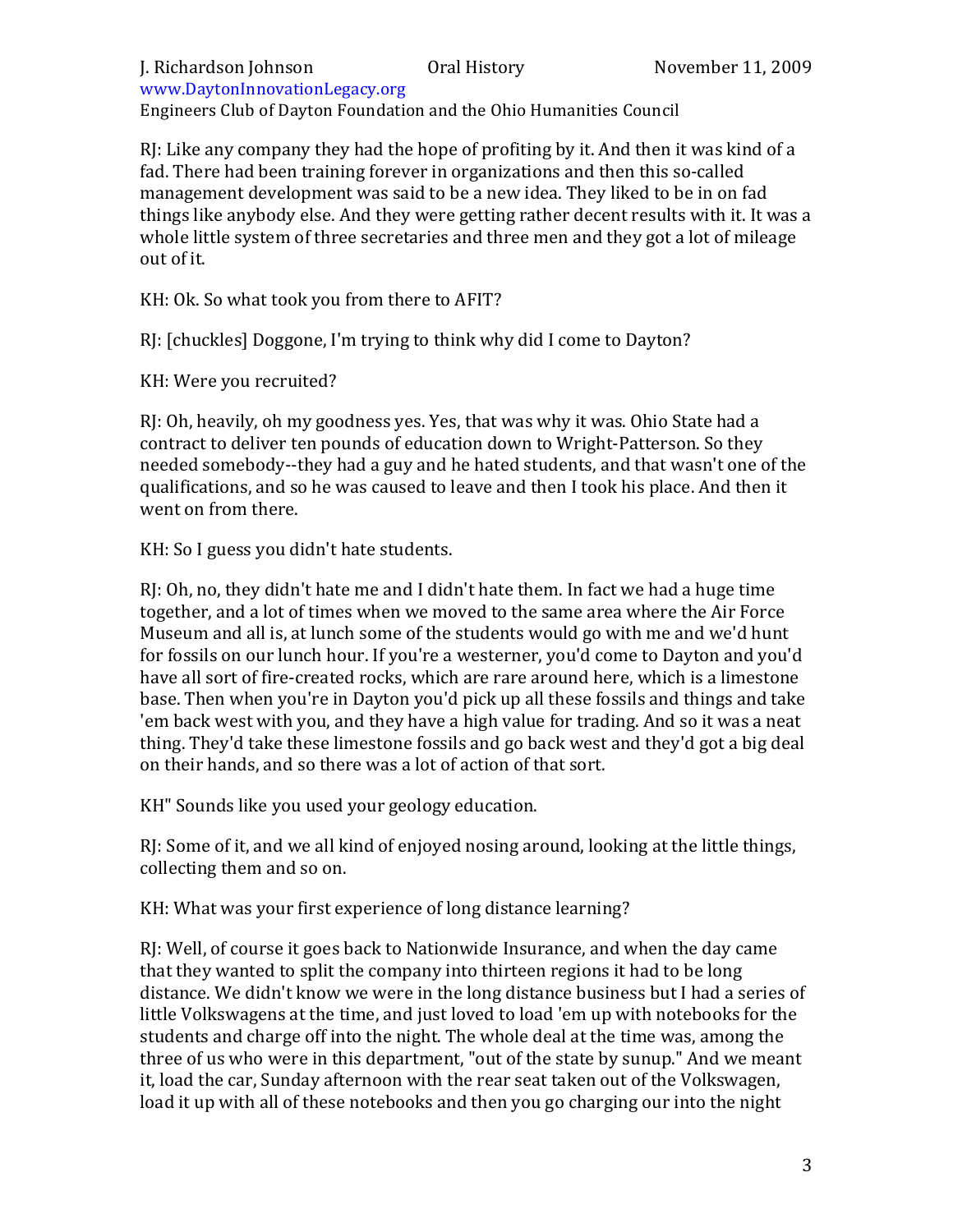Engineers Club of Dayton Foundation and the Ohio Humanities Council

and find yourself in West Virginia or Pennsylvania or someplace else... and the sun is just coming over the horizon. And it just makes you feel good. And that was kind of the start of our distance education, not knowing what we were doing, we were driving a car to these students that were out there rather than back where they were.

The students when they were brought into Dayton led a rather riotous life over in this hotel where they were housed. The head of our company was rather a strict person. "There will be no more of this stuff gathering in Day-- Columbus, you're going out where they live and teach!"

KH: He thought there was too much hotel hanky-panky going on or what?

 $R$ : I wouldn't say hanky-panky but I would say party, and a lot of high spirits, they were rather subdued when they came in in the morning.

KH: Was it in the Air Force Institute of Technology that you started to have courses that were done by electronic communication rather than taking the whole class elsewhere?

RJ: Yeah, I came down here in 1957 to Dayton. Starting the distance education in Dayton, it was listening to an Australian officer over at the club. He had a bicycle in the barn in Australia where it's so thinly populated over wide areas, and his teacher on a radio would say something like "what is two and two, Johnny?" At that point with the bicycle in the barn he would pump his feet like mad and create electricity and he would say "Four." And there's distance education!

I was reading about things like that and we got into the same thing here. We did it within a 48-hour period. It was a magazine over there on the table and I was reading it while I was waiting for Mary Ann, we were going out for dinner. And it says mail a set of your slides to whoever you want to communicate with. Have another set of your own, dial them up on the phone at a pre-agreed time, and start talking. Of course, we all knew each other anyhow, there'd be a certain amount of pleasantry and stuff about the weather and then you get down to business. It was pretty fast, and away you go. They'd put on a slide and you'd know what slide they'd got on and you talk through it. They were confined to probably 45 minutes was the maximum length and 15 would be the shortest length.

## KH: What made it successful?

RJ: I guess that we all knew each other well, because we'd all worked in Columbus before we broke out into these separate places and we were always glad to see each other. It was a tight little group of 600 people.

There were certain talents involved. Our boss, Ed Artery, he was brilliant on the transfer an idea from one head to another. He exposed the other two of us to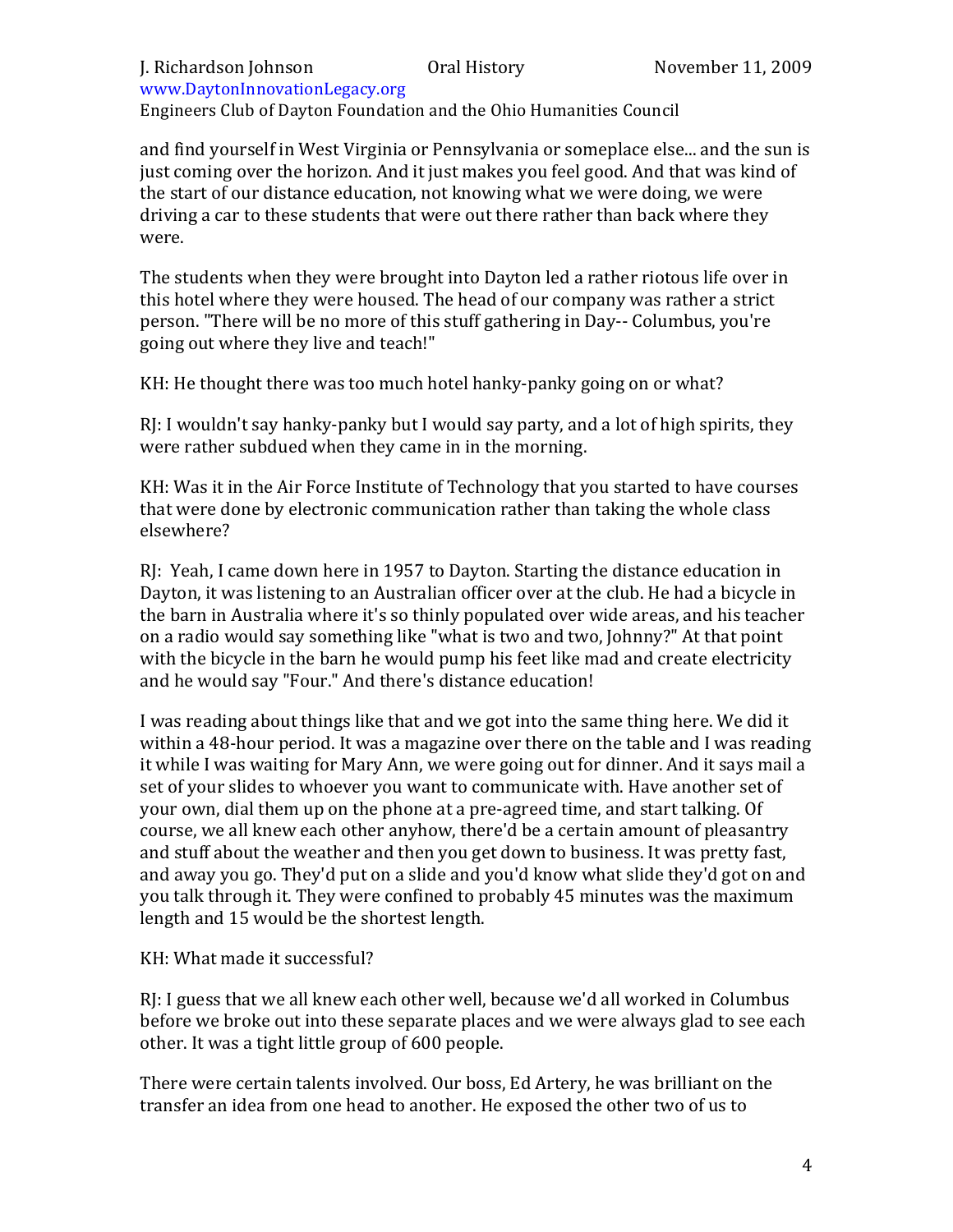### J. Richardson Johnson **Oral History** November 11, 2009 www.DaytonInnovationLegacy.org#

Engineers Club of Dayton Foundation and the Ohio Humanities Council

different experiences that helped us along. We spent a good deal of time, well I did at the University of Buffalo and up at McGill in Montreal, with a man named Nathanial Canter who had a thing called the teaching-learning process. That Canter was a hero of mine, he was a huge one. In fact when Nat died I figured, well, McGill University needs somebody to replace Nat and here I go! So then I went up there fourteen different times, leading a one-week seminar.

KH: Was this for the Air Force?

 $R$ : Oh no, this was for me. That's a deceptive thing about my life. I always had at least two things going for me at one time. Like I'd be employed by the Air Force, but I'd take vacation days and go to Canada on my own and teach for McGill and do a lot of other stuff on my own, and a lot of times I'd be teaching here 'till say three o'clock or so, and then get in the car and go to like Toledo, places in Pennsylvania, or down in Louisville and do an evening talk, something like than, and turn around and come back. I had little yellow Porsche with headlights that could see through stainless steel, and you know, you hit the road in that thing, go give a talk some place and one night on the ice up in Michigan in my little Porsche I got thinking, why am I doing this? The kids are through college; I don't need to do this stuff. There's a model of my little Porsche over there by those flowers--yeah, that's my little hummer. It had a back trunk and a front trunk, so you could pack a lot of stuff into that. In fact one time at our coffee shop, the door was open, and I heard a student calling home and his father had just died. So when he finished the call I said I'll take you to the airport. And so we put his stuff in the back trunk and took off for the airport and then we come to the gate of Wright-Patterson. I knew the guard was going to stop and have me open my trunk. So his gear was all back here, and he had a fair amount of it, and so I popped open the front trunk and the guy looked in, it's empty as can be, I put the drunk back down and drove him to the airport and I just loved it. That's my little gesture to authority. That's a magnificent little car, the top came off and fitted under here, and Mary Ann and I drove it to the west coast, and one I got through Nebraska. Counting a prolonged gas stop at an average speed of 80 miles an hour with a crosswind, that little hummer could move. It was a sweet little car. [Puts down model finally] Oh my, it was a sweet little car.

KH: You practiced Judo.

RJ: With the base judo club, yeah.

KH: Could you talk a little bit about judo?

RI: Definitely, because I'll tell you, it ties into this of getting an idea into someone else's head. The general idea on judo is you gotta get them coming at you. You gotta have the momentum of the other person, you've got to induce it in some fashion, and if you do get them coming at you they teach a variety of ways of sending them to the moon from there. Flipping 'em one way or another. But if they just lay there, you can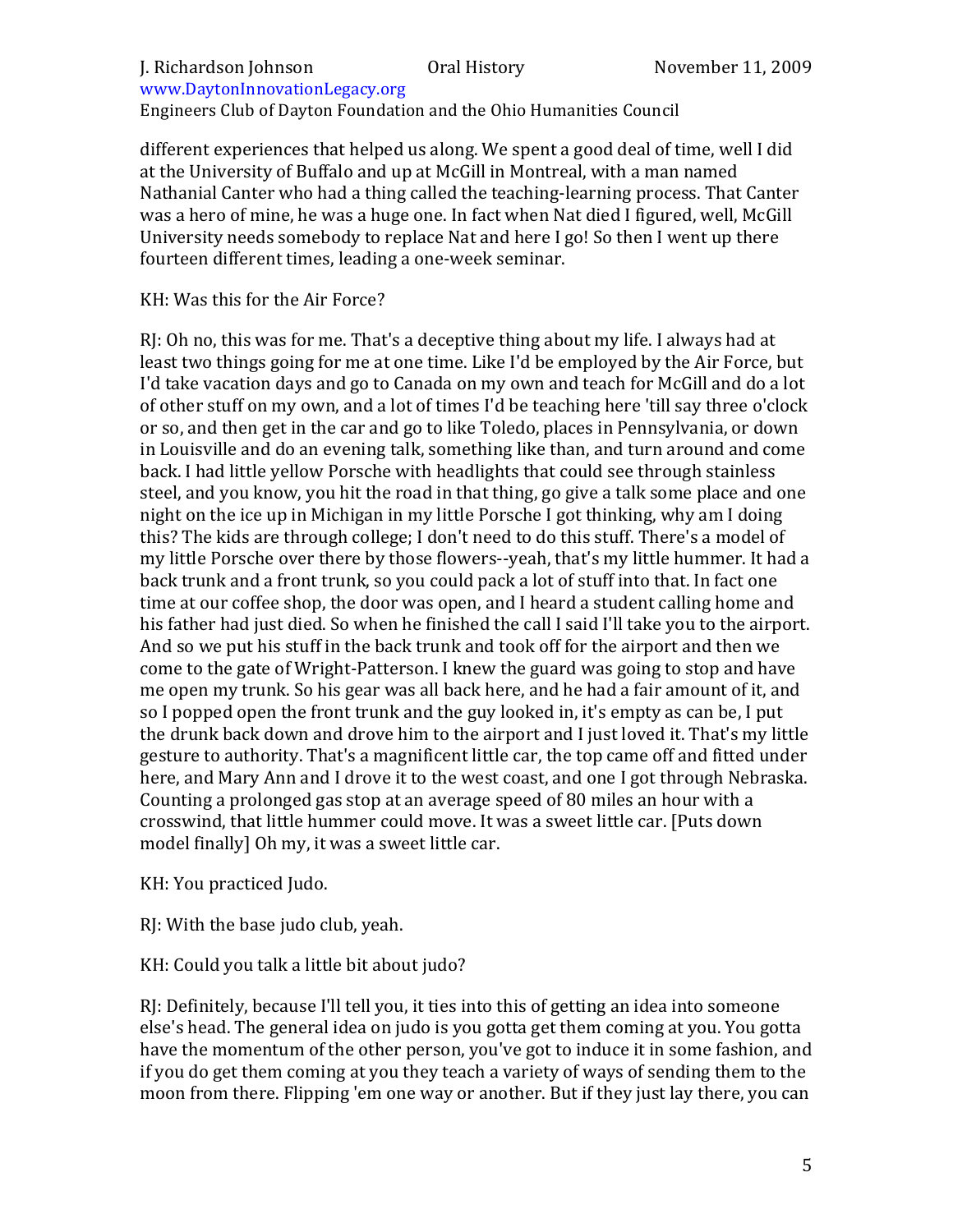Engineers Club of Dayton Foundation and the Ohio Humanities Council

kick 'em or step on 'em or something but that wouldn't be genuine judo. So the same thing applies in the classroom, you gotta get 'em coming at you. Once they have an interest in what's going on and they start to move toward you, then you can send them to the moon. So there's a definite connection there. They say if a student hasn't learned a teacher hasn't taught but the whole thing is to come to some agreement on what does it mean to teach. I found that what it means to teach is more backing away and getting them to come at you. That's the thing, if you can stimulate their interest, you got a going thing and that's what you have to have. The action has to be in the student, and a lot of guys want to be a silver-tongued orator. Now there's a place for that when you're trying to set a stage or trying to cover a lot of material in a hurry but when you really want to work with a student, the idea of "tell me more" is much more important than standing up there and tap dancing.

## KH: What's a good way to engage a student?

RI: The question, the question is the king of the classroom, that's for darn sure, you know, "and then what happened, and why do you think that happened, what caused this to happen," that sort of thing can take you a long way. I had a professor that I really liked. He was a quiet gentle man and he came into class one day and sat down with a newspaper and said, "it says in here that Joe with such-and-such union hit Bill with such-and-such other union in the mouth. Now, why do you suppose he did that?" And the discussion went on for 45, 50 minutes. Basically, he's just pointing to people and they're, "well now here's what happened, here's what I think happened," and that was the best educational experience you could get. And it was just this quiet thing of dropping the newspaper and saying, now why did that happen? That is education that is breath taking, that separates the men from the boys. There's a lot of boys in that business. "Hey, watch me tap dance," oh, no, that's the last thing in the world you need.

KH: How should an engineering teacher get the students engaged in engineering class?

RJ: There's a multitude of ways, such simple things as. Long ago, the use of the slide rule, when everybody's doing the same thing at the same time, and better come to the same conclusion, every one of you. Then today it would be the little button pushing devices that arrive at the same place. Or getting them out there in the field, for heaven's sake. That's a wonderful thing, how could we do this out here, you know. Talking that over, and where should we start on this, and why do you think that's an important point. Again you're constantly going back to the question. Again you're constantly giving the student the opportunity to be active, which is the essence of educing, or educating, or bringing forth knowledge in another human being. It is not standing up there acting like some orator. There's a place for all different kinds of education, but a lot of it to the eye of an observer wouldn't look like education really.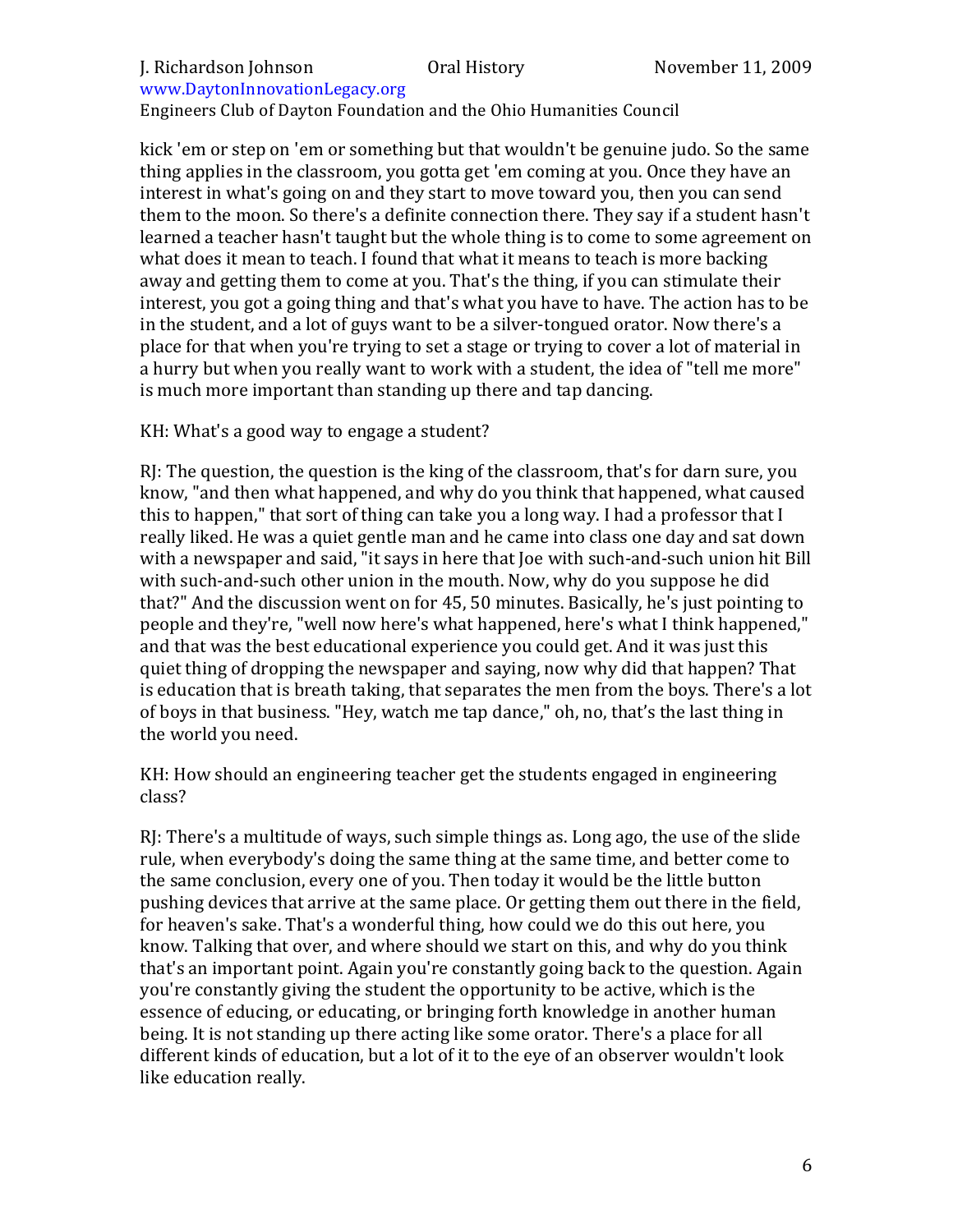### J. Richardson Johnson Oral History November 11, 2009 www.DaytonInnovationLegacy.org#

Engineers Club of Dayton Foundation and the Ohio Humanities Council

KH: In an earlier interview you said, lectures fill notebooks, dialogs fill minds, and real world experience under a good mentor fills hearts.

RJ: There you go, yeah, yeah. Whoever said that, said it right, exactly right. There's a long way from just the spoken word to getting an idea into another head. The student has to be the active person in this thing, and so for that to occur, the teacher in many cases has to be almost the silent partner in true educing or educating, which as I say is a lot different from having a grand gesture and tap dancing greatly.

KH: When you were using the telephone and slide shows to run courses you were engaging in multimedia presentations.

RJ: I didn't know that! Well, that's the semantics of the situation.

KH: That was multimedia. When you were doing that, did you envision 21st century communications technology?

RI: Oh heavens, no. You're looking for anything you can get that'll work somehow, and trying to get the most distance you can out of the telephone or whatever. But I wasn't visualizing anything really; I was just trying to go to the max with what was at hand and what I could use. We used telephone lines that the Air Force Learn, and General Simakidus [?] came down and says, "we gotta get you your own telephone budget so that you don't have to stop teaching because somebody has a higher priority on the line than you do." So then we got a little more money and could make uninterrupted phones to the other person without somebody cutting in with a higher priority.

KH: Later, were you able to do any video or television?

RJ: Oh, sure, yeah. It was called the 20-20 series; it was 20 subjects in the 20th century or something like that. You could mail those out and people could, we had several sets and we had sets on the way, and sets waiting to be used, and sets being used and sent back, you had to have a lot of them to hit the different stages time wise.

KH: Were they videocassettes?

RJ: Yeah.

KH: So how do you get interaction? Watching a video is rather passive.

RI: It is. There it's a triggering device intentionally short, to give a little jolt of information in a hurry so that you can turn off the doggone machine and get the people engaged by someone on-site who is going to say, "tell me more" and "what else" and "how did that happen" and "explain the things that produced this," the various Socratic methods of teaching.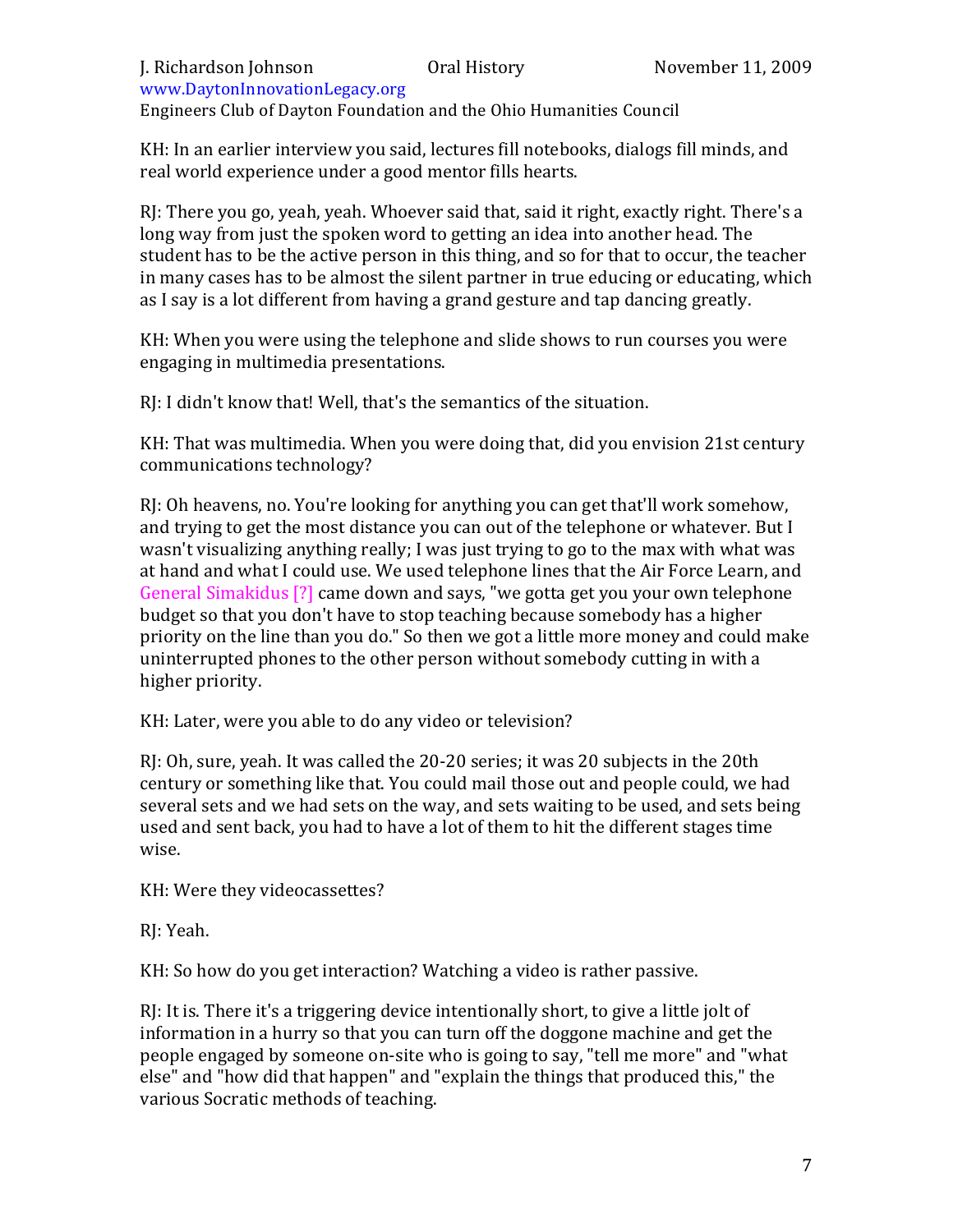Engineers Club of Dayton Foundation and the Ohio Humanities Council

KH: That's what we want to happen with this web site, with this project that we're doing now. It's exactly what we want.

RJ: Ok, well, that's good education. There's such a number of ways of doing most anything. If you get the right combination, you got a good thing going. And it's not having 20 or 40 silent students in a room, that doesn't mean a thing. It's getting them active, getting them coming at you, getting them thinking. That's basically what it's all about. There's so many misconceptions. You think that if somebody can lecture for 50 minutes it's a great work of teaching. Well, it's a great way of making sounds, but we haven't quite decided what real teaching is at that point.

KH: What do you think about today's world of instant communication, accessibility of libraries over the Internet, online college degrees and so on?

RI: I love it. I absolutely love it. I mean, education should be as free and available as drinking water, for heaven's sake. We have this huge hurdle to get over and I have all the empathy in the world for people who want to certify that you know certain things, and have reached certain levels successfully. But a lot of education, it doesn't matter that you have, you get it from, a library should be a learning center in itself, with many modes of education, some coming in from the outside, some going out in the library and so on. It's a heck of a good source of education in a small variety of group ways, individual ways, massive lectures if need be. And I just love these different modes, and it's an interesting challenge to use the right combination of things to achieve a particular end, and as the variety increases, learning to use them, and to use them properly, and not just because they exist, is just a wonderful thing, it's absolutely, I mean you can have the best teachers in the world come into any classroom today through the various, let me call them, mechanical means, electronic means, whatever. And it's wonderful, it's like having a sprinter and a long-distance runner available to you when before you only had the sprinter or whatever. You can use such a variety of methods and that's just a wonderful thing. It doesn't have to be the teacher incessantly talking, that's for darn sure.

KH: You have a real passion for education.

RJ: Well, it's such a misunderstood thing, yeah, yeah.

KH: Tell us about the statue, can you hold it up?

RI: [Holds up statue foot-high of weary man holding suitcase with coat over shoulder] The students I guess found this somewhere and apparently there's a lot of them of course, but this poor guy, I mean, that's supposed to be what I did and boy I will say it is a true likeness, arriving in the middle of the night with your suitcase and your necktie down, and hoping they don't make you sleep in the bushes. So they saved a room for you, but that's the way it really was, it was a good amount of sweat and fatigue involved as well as the work that people see. [Sets down statue] So that's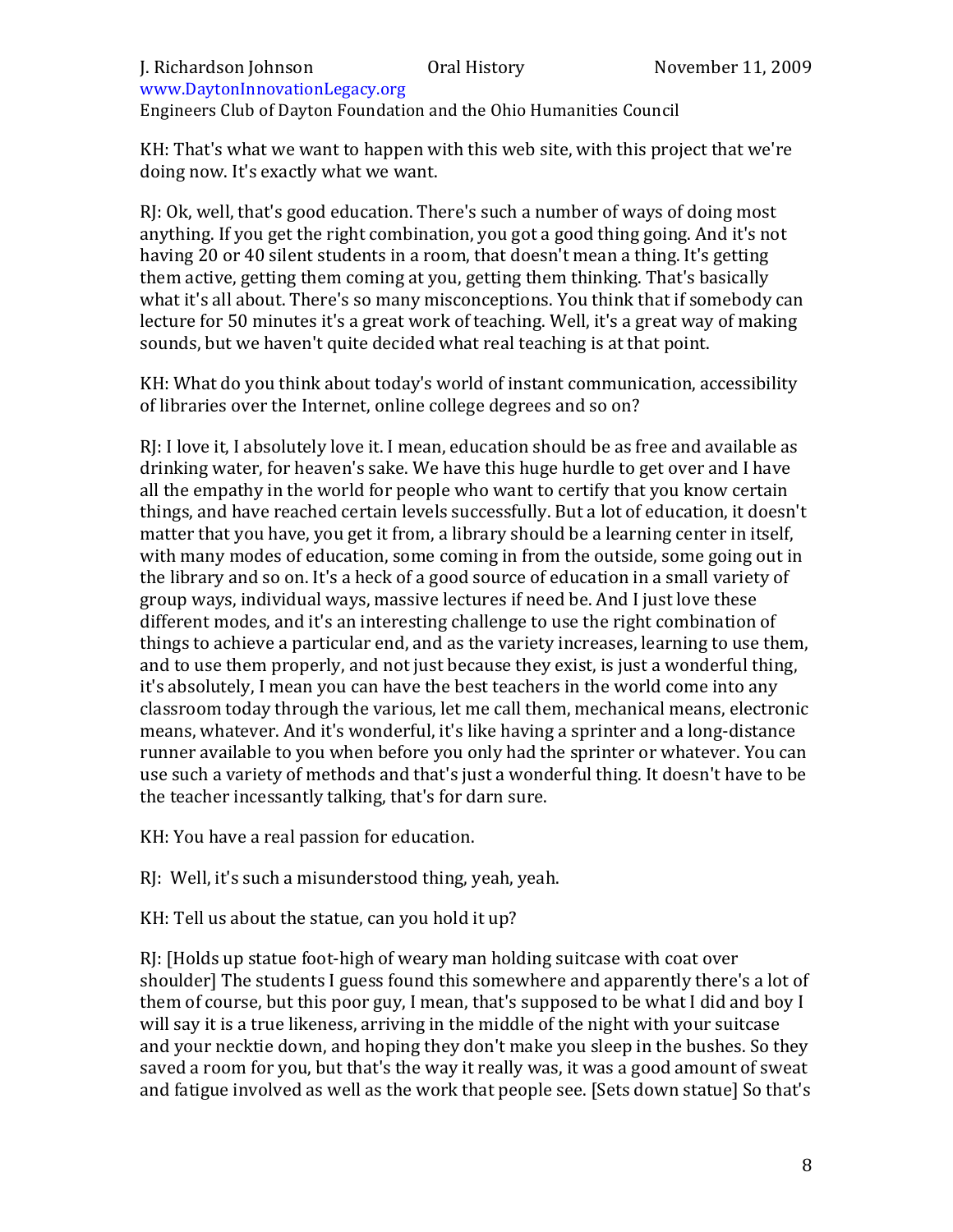Engineers Club of Dayton Foundation and the Ohio Humanities Council

a neat little guy there, and I have feelings for him every time I look at him, I know where he's been.

KH: Is there anything else you'd like to talk about?

RJ: Well, just the driving nature of wanting to get across ideas to people is much more than a lifetime of work, thank the lord for Socrates, he started it out long enough to get a certain field of knowledge together and it goes on through guys such as Nat Cantor that I was talking about that taught for a number of years at the University of Buffalo and went on to teach at McGill, where, well I ran into him first at Buffalo, and then several times at McGill.

KH: Thank you so much.

RJ: You are so very welcome.

Mark Martel: I had a couple questions.

KH: Ok.

MM: I'm curious, as I understand it you taught business classes, essentially at the Air Force Institute of Technology. What were the students like, or what did they use that information for?

RJ: The students almost entirely, aw heck, I can't say that, but most of the students of course were adult, and in uniform, and those who weren't in uniform were rather seasoned civil servants, and the groups were usually twenty people or less. They'd be together from three weeks to maybe four or five in my case. In the case of other people they could be there for half a year, so, like the class I went down to be in charge of, ran six months in the classroom and three months for research and then they graduated. The tables they sat around were designed to encourage communication, where there was lot of time face to face across the table. A lot of discussion time. Did I answer?

MM: I guess, I understand Wright-Patt has the Logistics division, I'm wondering, we don't always think of the Air Force as being in business, but how did--

KH: How did business relate to the Logistics school?

RJ: Oh, ok, well they are both pretty much the same. And the same array of ideas applies to both of them. Both of them involve thinking into the future and considering factors that you know, and what you don't know about the future, and planning and then bringing together the materials and stuff that you gotta have, getting your act together or organizing, and then directing, which is the great variety of ways of letting people know what is required now and then coordinating, and oh, that's a massive thing, be it logistics or be it the insurance company I worked for or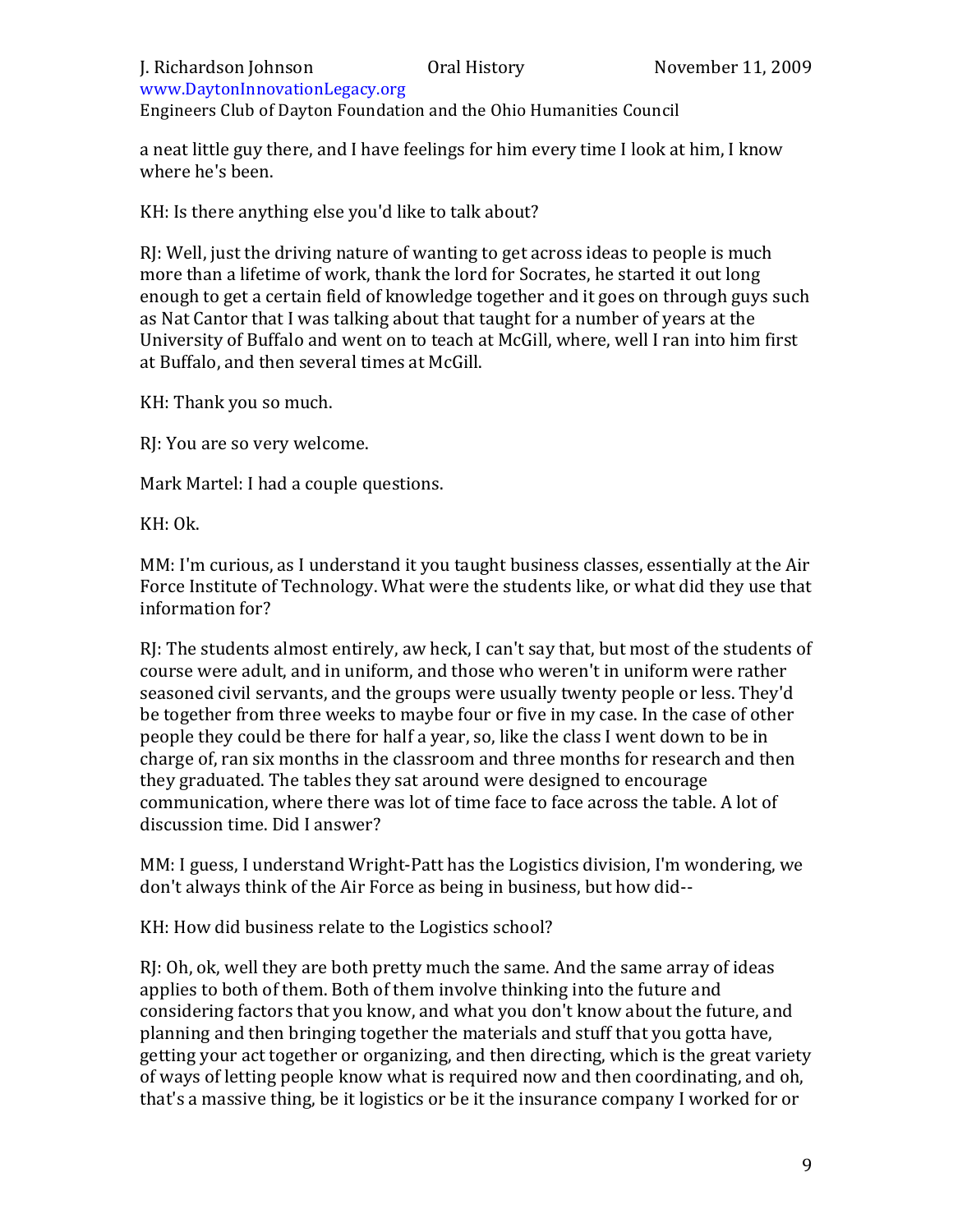## J. Richardson Johnson **Oral History** November 11, 2009

## www.DaytonInnovationLegacy.org#

Engineers Club of Dayton Foundation and the Ohio Humanities Council

whoever. This thing of keeping people approximately together, I mean it's very much like herding cats. It's a difficult thing. Then controlling, knowing what you want, knowing how you're going to measure it, knowing how that measure can be turned into feedback to make these little corrections and keep you on course, whether it be logistics, or whether it be insurance or earlier in my life I worked in a drop-forge factory, which is one reason I can't hear very well. The same general ideas apply to making wrenches in a drop-forge factory, which sure is a dirty shirt and pounding noise outfit, as in an insurance company where you may hurt yourself with a pencil sharpener, or I worked for Sherwin-Williams paints, and the same stuff there, and I guess it's the same stuff in living your life, you've got to figure out what's going to happen next and how you're going to deal with it, and you've got to assemble the stuff, just like you've of you're going on vacation you've got to pack your bags, and don't pack them so full you can't move. It's similar stuff, and then you're dealing with the same factors, you're dealing with the society and the objectives, and the policies and the procedures, and you're using similar sets of skills. The skill of questioning, listening, rapid reading--I wrote a booklet on rapid reading. All those things fit together and they are like the spices on the shelf, and you can put them together in different combinations to achieve different things. But there's times you listen, and times you question, and the longer you live you figure those are really important things. And there's times you're in a hurry, and so you get into lecture mode and take off at a high rate of speed for a short time, hopefully. But see there's a lot of business stuff that applies in military fields, same stuff applies to Sears & Roebuck; both are big logistics organizations. Thank heavens there's just a lot of common modes. I've worked with shoe companies and bankers and Air Force people, Turks, a great variety.

MM: Could you say a little bit about your travels teaching? You mentioned Turkey.

RJ: Oh yeah. We were at our dining room table, this Air Force major shows up and says my job is to get Rich to come to Turkey, and Mary Ann sitting there says that my job is to keep him right here. Well, Mary Ann lost that one, because I thought it was the right thing to go over there. That ended up, I went three different times for about six weeks each time in three different years, and got to know a number of Turks rather well. And really enjoyed it, ah, they're a different, different group of people. Absolutely delightful, they live on this land bridge that people have been crossing for generations, and there's blue-eved, blond haired Turks, and a lot of them, and there's others that look like Genghis Khan himself coming out of the steppes. And then, I got to see the development of that country.

MM: I guess the only other question I was curious about is, between distance learning and hand-on lecturing and such, how do you balance those?

 $R$ . To introduce something you probably need a lecture, but to get it to sink in you've got to get into a discussion of some sort. You really don't ever want to deteriorate to busy work, it's got to have some payoff that they can kind of see as